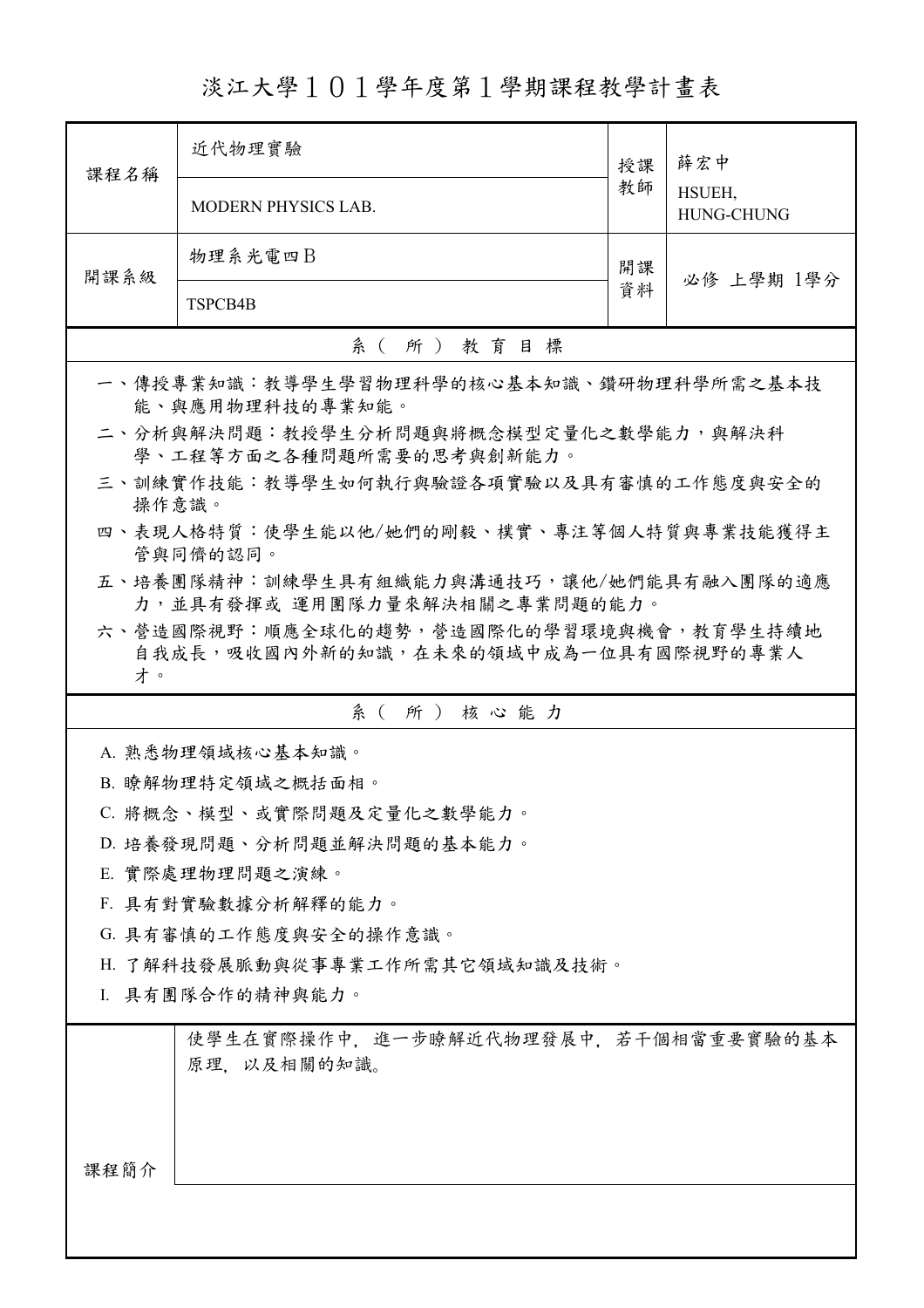|                                                                                                                                                                                                                                                                                                                    | modern physics developments.                                                                                                                                                                                                     | This course is designed for students to have a better understanding of basic<br>principles and related knowledge about some significant experiments in                           |                     |                 |  |  |  |
|--------------------------------------------------------------------------------------------------------------------------------------------------------------------------------------------------------------------------------------------------------------------------------------------------------------------|----------------------------------------------------------------------------------------------------------------------------------------------------------------------------------------------------------------------------------|----------------------------------------------------------------------------------------------------------------------------------------------------------------------------------|---------------------|-----------------|--|--|--|
|                                                                                                                                                                                                                                                                                                                    | 本課程教學目標與目標層級、系(所)核心能力相關性                                                                                                                                                                                                         |                                                                                                                                                                                  |                     |                 |  |  |  |
|                                                                                                                                                                                                                                                                                                                    | 一、目標層級(選填):<br>(一)「認知」(Cognitive 簡稱C)領域:C1 記憶、C2 瞭解、C3 應用、C4 分析、<br>C5 評鑑、C6 創造<br>(二)「技能」(Psychomotor 簡稱P)領域:P1 模仿、P2 機械反應、P3 獨立操作、<br>P4 聯結操作、P5 自動化、P6 創作<br>(三)「情意」(Affective 簡稱A)領域:Al 接受、A2 反應、A3 重視、A4 組織、<br>A5 内化、A6 實踐 |                                                                                                                                                                                  |                     |                 |  |  |  |
| 二、教學目標與「目標層級」、「系(所)核心能力」之相關性:<br>(一)請先將課程教學目標分別對應前述之「認知」、「技能」與「情意」的各目標層級,<br>惟單項教學目標僅能對應C、P、A其中一項。<br>(二)若對應「目標層級」有1~6之多項時,僅填列最高層級即可(例如:認知「目標層級」<br>對應為C3、C5、C6項時,只需填列C6即可,技能與情意目標層級亦同)。<br>(三)再依據所訂各項教學目標分別對應其「系(所)核心能力」。單項教學目標若對應<br>「系(所)核心能力   有多項時,則可填列多項「系(所)核心能力   。<br>(例如:「系(所)核心能力   可對應A、AD、BEF時,則均填列。) |                                                                                                                                                                                                                                  |                                                                                                                                                                                  |                     |                 |  |  |  |
| 序<br>號                                                                                                                                                                                                                                                                                                             | 教學目標(中文)                                                                                                                                                                                                                         | 教學目標(英文)                                                                                                                                                                         | 目標層級                | 相關性<br>系(所)核心能力 |  |  |  |
|                                                                                                                                                                                                                                                                                                                    | 1 讓學生接觸儀器,瞭解儀器,進而 <br>熟悉常用科學儀器的基本功能。                                                                                                                                                                                             | Provide students with<br>hands-on educational<br>opportunities to develop the<br>ability of getting access to<br>electronics in daily life.                                      | C <sub>3</sub>      | G               |  |  |  |
| $\overline{2}$                                                                                                                                                                                                                                                                                                     | 培養學生動手操作儀器的能力, 經<br>由一系列實驗的操作。                                                                                                                                                                                                   | Let students be familiar with<br>the basic function of a wide<br>variety of<br>instrument/electronics by<br>performing a series of<br>designed experiments on<br>modern physics. | P <sub>3</sub>      | <b>CDEFGI</b>   |  |  |  |
|                                                                                                                                                                                                                                                                                                                    | 3 使學生能對近代物理的基本知識有<br>更完整的了解。                                                                                                                                                                                                     | Make students have more<br>comprehensive understanding<br>of modern physics.                                                                                                     | <b>P4</b>           | <b>CE</b>       |  |  |  |
|                                                                                                                                                                                                                                                                                                                    | 教學目標之教學方法與評量方法                                                                                                                                                                                                                   |                                                                                                                                                                                  |                     |                 |  |  |  |
| 序<br>號                                                                                                                                                                                                                                                                                                             | 教學目標                                                                                                                                                                                                                             | 教學方法                                                                                                                                                                             | 評量方法                |                 |  |  |  |
| $\mathbf{1}$                                                                                                                                                                                                                                                                                                       | 讓學生接觸儀器,瞭解儀器,進而 討論、實作<br>熟悉常用科學儀器的基本功能。                                                                                                                                                                                          |                                                                                                                                                                                  | 紙筆測驗、實作、報<br>告、上課表現 |                 |  |  |  |
| $\overline{2}$                                                                                                                                                                                                                                                                                                     | 培養學生動手操作儀器的能力,經  討論、實作<br>由一系列實驗的操作。                                                                                                                                                                                             |                                                                                                                                                                                  | 紙筆測驗、實作、報<br>告、上課表現 |                 |  |  |  |
|                                                                                                                                                                                                                                                                                                                    | 3 使學生能對近代物理的基本知識有 討論、實作、問題解決<br>更完整的了解。                                                                                                                                                                                          |                                                                                                                                                                                  | 紙筆測驗、實作、報<br>告、上課表現 |                 |  |  |  |
|                                                                                                                                                                                                                                                                                                                    |                                                                                                                                                                                                                                  |                                                                                                                                                                                  |                     |                 |  |  |  |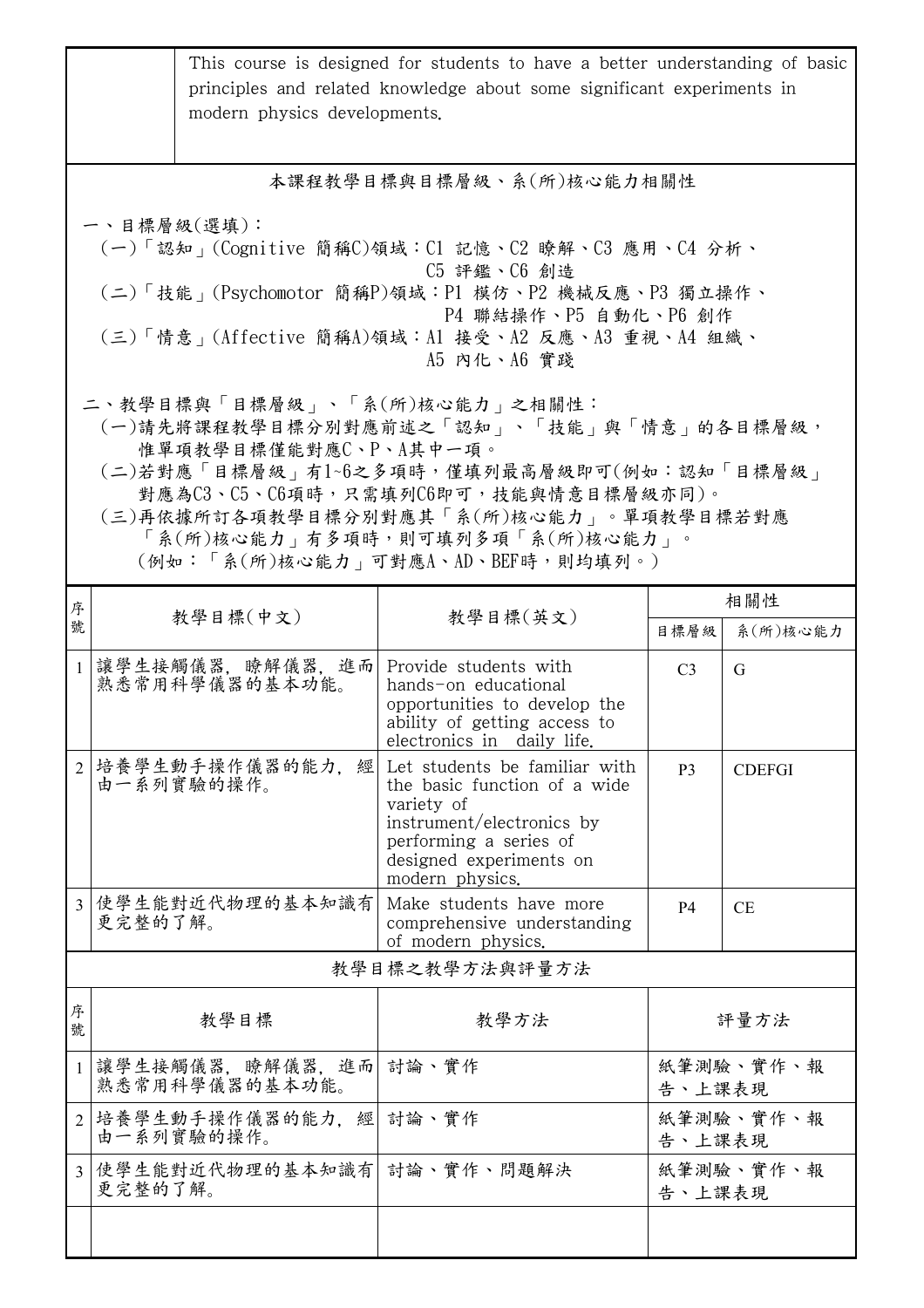| 本課程之設計與教學已融入本校校級基本素養 |                             |                           |                                                       |    |
|----------------------|-----------------------------|---------------------------|-------------------------------------------------------|----|
| 淡江大學校級基本素養           |                             |                           | 內涵說明                                                  |    |
|                      | 全球視野<br>$\langle \ \rangle$ |                           |                                                       |    |
|                      | 洞悉未來                        |                           |                                                       |    |
| 資訊運用                 |                             |                           |                                                       |    |
|                      | 品德倫理                        |                           |                                                       |    |
|                      | 獨立思考                        |                           |                                                       |    |
|                      | 樂活健康                        |                           |                                                       |    |
| 團隊合作                 |                             |                           |                                                       |    |
|                      | 美學涵養<br>$\Diamond$          |                           |                                                       |    |
|                      |                             |                           | 授課進度表                                                 |    |
| 週<br>次               | 日期起訖                        |                           | 內 容 (Subject/Topics)                                  | 備註 |
| 1                    | $101/09/10$ ~<br>101/09/16  | 課程介紹                      |                                                       |    |
| $\overline{c}$       | $101/09/17$ ~<br>101/09/23  | Franck-Hertz Experiment   |                                                       |    |
| 3                    | $101/09/24$ ~<br>101/09/30  | Franck-Hertz Experiment   |                                                       |    |
| $\overline{4}$       | $101/10/01$ ~<br>101/10/07  | effect                    | Determination of Planck's constant from photoelectric |    |
| 5                    | $101/10/08$ ~<br>101/10/14  | effect                    | Determination of Planck's constant from photoelectric |    |
| 6                    | $101/10/15$ ~<br>101/10/21  | Electron spin resonance   |                                                       |    |
| 7                    | $101/10/22$ ~<br>101/10/28  | Electron spin resonance   |                                                       |    |
| 8                    | $101/10/29$ ~<br>101/11/04  | Balmer series of Hydrogen |                                                       |    |
| 9                    | $101/11/05$ ~<br>101/11/11  | Balmer series of Hydrogen |                                                       |    |
| 10                   | $101/11/12$ ~<br>101/11/18  | 期中考試週                     |                                                       |    |
| 11                   | $101/11/19$ ~<br>101/11/25  | Fine Structure            |                                                       |    |
| 12                   | $101/11/26$ ~<br>101/12/02  | Fine Structure            |                                                       |    |
|                      |                             |                           |                                                       |    |